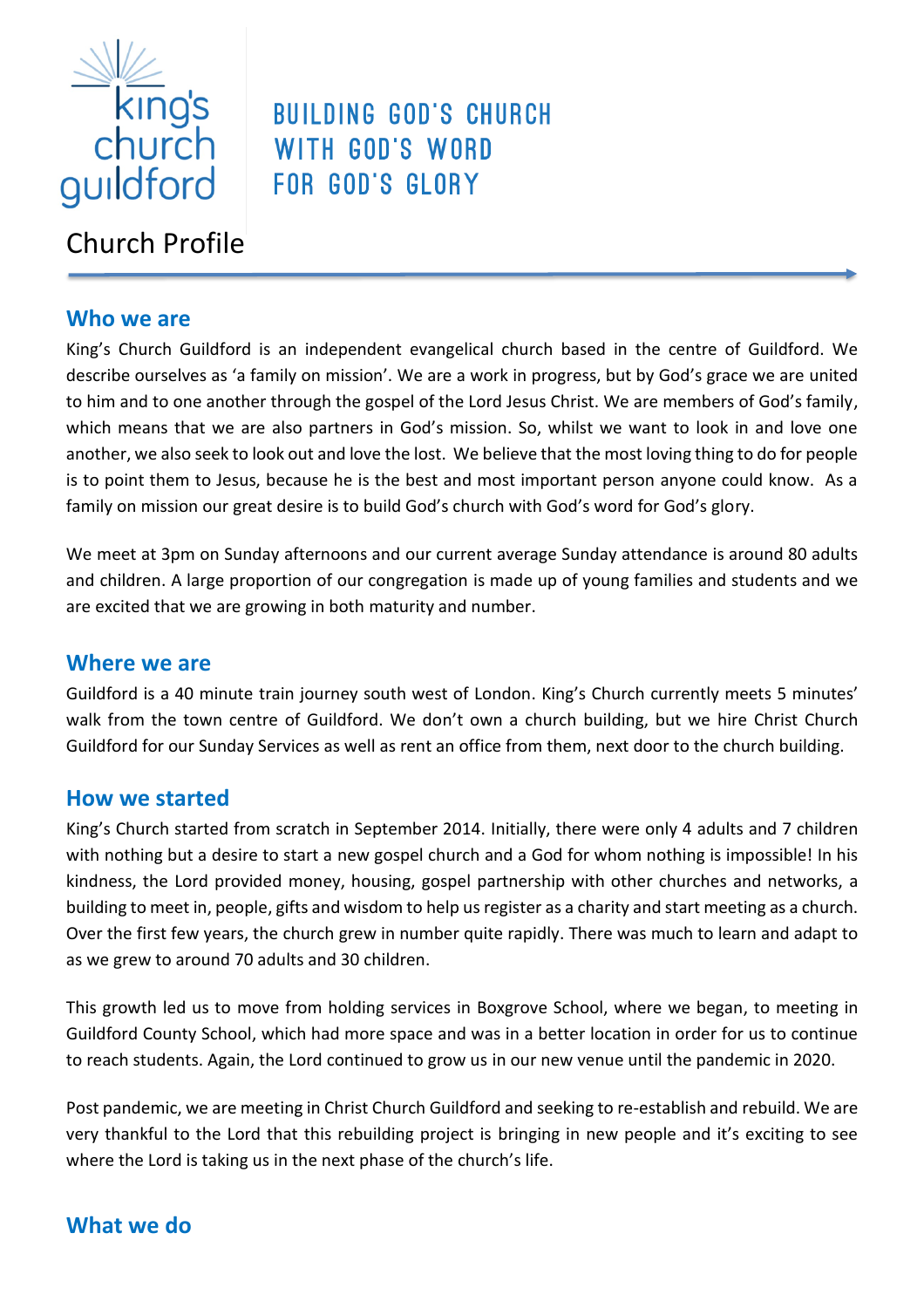Our great desire is to build God's Church, with his word for his glory.

#### **Build God's church...**

We want to build God's church in both maturity and number. That is, we want to build up those who are already Christians, so that they grow in their faith, love and service of King Jesus. We also want to reach out to those who don't know Jesus as their King, so that many more can come to know the life, joy and hope that is to be found in Him. We don't just want to make disciples of Jesus, we want to make disciplemaking-disciples of Jesus.

## **With God's word...**

It is God who builds His church, through His word and by His Spirit. That is why we get the Bible open at every opportunity - on Sundays, in Life Groups, one-to-one, and on our own - in order to focus on what God is saying rather than on what we are wanting. In order for us to grow up and grow out, prayerful Bible teaching is at the heart of what we do.

## **For God's glory**

The reason we are seeking to build God's church with His word, is so that He would be glorified. That means that we want God to be seen to be the great, glorious and gracious God that he really is. We don't want to make a name for ourselves, but for our Father.

To help us to this, we organize our ministries around 5 'E's':

## **EVANGELISING**

Our Evangelising ministry is about people coming to faith. Over the last 12 months, we hosted an online Explore Course for people to investigate the Christian faith, posted talks online trying to answer big questions people might be asking, held Carol Services, a wreath making and beer tasting event with a gospel talk and run Hope Explored.

But evangelising isn't just about programmes and events, it's about people and relationships. So, alongside providing opportunities for people to 'come and hear' the gospel, we are striving to be a people who 'go and tell' the gospel. That means getting alongside our friends, family, neighbours and work colleagues; loving them, spending time with them and prayerfully seeking to speak about Jesus to them. It's hugely encouraging to hear of conversations about Jesus that many in the church family are having with their unbelieving friends.

#### **ENGAGING**

Our Engaging ministry is about people joining the family. As a church family, we want to reflect our Heavenly Father's gracious welcome of people into his family. Therefore, we work hard to make everyone feel welcome at King's, whether older or younger, regular or visitor, believer or doubter. We also want to help Christians keen to make King's their home to settle in as easily and as quickly as possible - to become gospel partners in our 'family on mission'.

That's why we have a dedicated 'Hospitality Team', to help new comers on the pathway to joining the church. We have a Welcome Meal each term, followed by a Unite Course to help people understand what King's is about. We also have welcome literature and a clear website to help people to connect with us. **ESTABLISHING**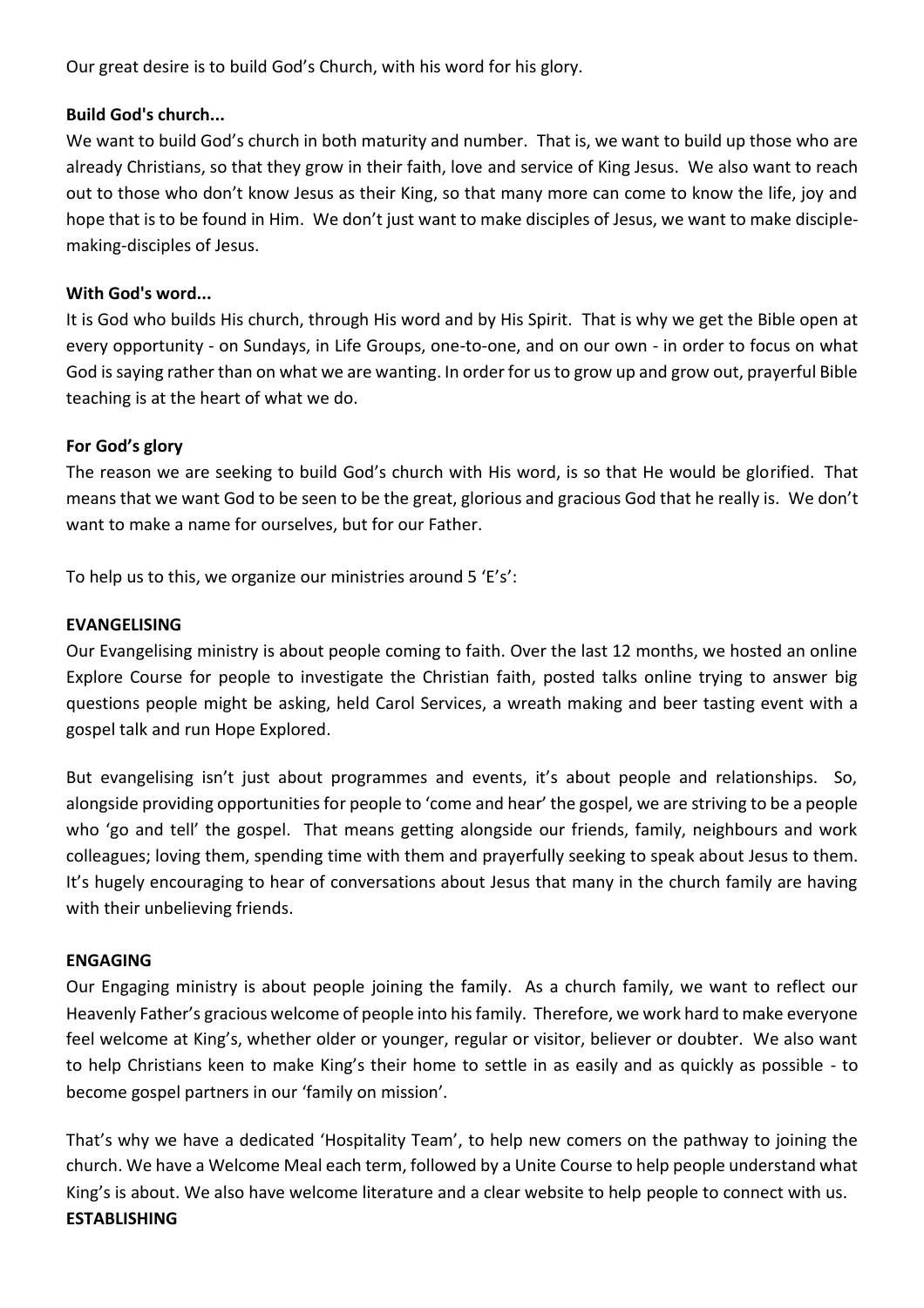Our Establishing ministry is about people growing in maturity. Psalm 1 contrasts the difference between the person who delights in God's word with the person who rejects God's word. The former is likened to a strong, flourishing tree, whilst the latter is described as 'chaff blown away by the wind'. At King's we want people to thrive and flourish in the Christian life - to grow increasingly mature in Christ. This maturity is brought about by the work of God's Spirit through the teaching of God's word.

That is why we have Life Groups, a Student Group, youth and children's groups, so that many can hear, discuss and pray the Bible as well as speak encouragement to one another so that become rooted and established in the faith.

#### **EQUIPPING**

Our Equipping ministry is about people training for service. According to Ephesians, ministry is not just done by the pastor to the people. Rather, pastors teach the Bible so that the people might do ministry to others. Therefore, we want to grow a culture of training where every Christian at King's is equipped to do all kinds of ministry to all sorts of people in all manner of contexts. This is why, in the last 12 months, we have put on training events for Student Group leaders and Life Group leaders; for women and for men. It's why we want to continue running the Ministry Training Scheme (MTS) - a full time 12-month training programme aimed at equipping men and women for ministry at King's and beyond, both now and in the future.

#### **ENABLING**

'Enabling' is about supporting word ministry. Just as a vine cannot grow without a supporting trellis, so too the word ministry of the previous 4 'E's' cannot grow without the organisational ministry of 'Enabling'. There are many unseen areas of this vital ministry, such as **legal & financial** (bookkeeping, fundraising, Safeguarding, Health & Safety, Data Protection etc); **operations & communications** (Organising our Sunday meetings, managing the buildings we use, producing publicity, updating the website etc); **people & prayer** (overseeing staffing, partnership with other churches & organisations, communicating prayer needs via the weekly Newsletter, organising the termly rota etc.).

# **What we believe**

As a church family, we don't all believe the same things about everything, but we are united in our faith in Jesus and our beliefs about the following…

#### **STATEMENT OF FAITH – PART A**

#### **1. The Father**

There is only one God, who exists eternally in three distinct but equal persons: the Father, the Son and the Holy Spirit. God is the Almighty Creator of all things, the Supreme Ruler over all things and the Holy Judge of all people. He sustains and governs all things according to his sovereign will, for his own glory. Even though God is more powerful, wise and holy than we can imagine, because of his kindness revealed in the Gospel, we can know him as our loving Father.

*[Genesis 1:1-2:25;](http://biblia.com/bible/tniv/Genesis%201.1-2.25) [Psalm 90:2,](http://biblia.com/bible/tniv/Psalm%2090.2) [96:10-13;](http://biblia.com/bible/tniv/Psalm%2096.10-13) [Isaiah 45:5-18;](http://biblia.com/bible/tniv/Isaiah%2045.5-18) [Daniel 4:34-35;](http://biblia.com/bible/tniv/Daniel%204.34-35) [1](http://biblia.com/bible/tniv/Titus%203.4-7) Corinthians 8:6; 1 John 3:1*

#### **2. The Son**

The Lord Jesus Christ is fully God and fully man. He was conceived by the Holy Spirit, born of a virgin and lived a sinless life in obedience to the Father. In his life, death, teaching and miracles he perfectly reveals the Father. On the cross he died in the place of sinners, bearing God's anger and punishment for their sin,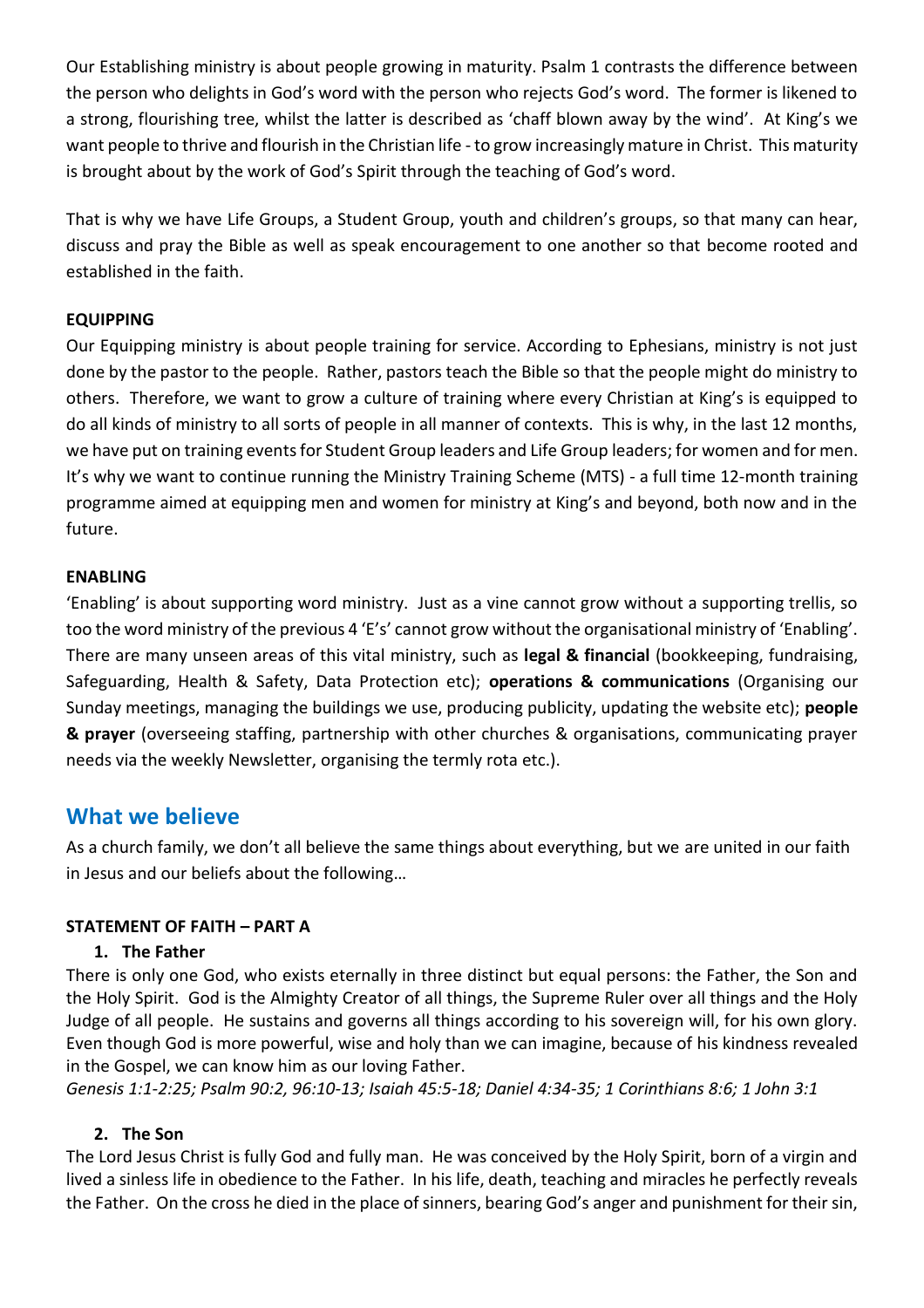redeeming them by his blood. He rose bodily from the dead and ascended into heaven where he is exalted as Lord of all. Salvation is in and through Christ alone.

*[Matthew 1:18-25;](http://biblia.com/bible/tniv/Matthew%201.18-25) [John 1:1-18;](http://biblia.com/bible/tniv/John%201.1-18) [Acts 2:22-36;](http://biblia.com/bible/tniv/Acts%202.22-36) [Colossians 1:15-22;](http://biblia.com/bible/tniv/Colossians%201.15-22) [Hebrews 2:14-18,](http://biblia.com/bible/tniv/Hebrews%202.14-18) [7:23-28,](http://biblia.com/bible/tniv/Hebrews%207.23-28) [10:11-14](http://biblia.com/bible/tniv/Hebrews%2010.11-14)*

## **3. The Holy Spirit**

The Holy Spirit is the third person of the Trinity. He has been sent from heaven to glorify Christ and to apply his work of salvation. He convicts sinners, imparts spiritual life and gives a true understanding of the Bible – for he inspired all Scripture and he speaks in Scripture to us today. He indwells all believers, brings assurance of salvation and produces increasing likeness to Christ. He builds up the Church and empowers its members for service and mission.

*[John 3:1-8,](http://biblia.com/bible/tniv/John%203.1-8) [16:5-16;](http://biblia.com/bible/tniv/John%2016.5-16) [Romans 8:1-17;](http://biblia.com/bible/tniv/Romans%208.1-17) [1 Corinthians 2:6-16,](http://biblia.com/bible/tniv/1%20Corinthians%202.6-16) [3:17-18,](http://biblia.com/bible/tniv/1%20Corinthians%203.17-18) [12:1-31;](http://biblia.com/bible/tniv/1%20Corinthians%2012.1-31) [Galatians 5:16-26](http://biblia.com/bible/tniv/Galatians%205.16-26)*

# **4. The Bible**

God has revealed himself, his actions and his promises in the Bible, which consists of the Old and New Testaments alone. Every word was inspired by God through human authors, so that the Bible as originally given is in its entirety the Word of God, without error and fully reliable in fact and doctrine. The Bible alone speaks with final authority and is always sufficient for all matters of belief and practice. *[Psalm 19:7-11;](http://biblia.com/bible/tniv/Psalm%2019.7-11) [1 Corinthians 2:6-16;](http://biblia.com/bible/tniv/1%20Corinthians%202.6-16) [2 Timothy 3:14-17;](http://biblia.com/bible/tniv/2%20Timothy%203.14-17) [Hebrews 1:1-2;](http://biblia.com/bible/tniv/Hebrews%201.1-2) [2 Peter 1:19-21](http://biblia.com/bible/tniv/2%20Peter%201.19-21)*

#### **5. The Human Race**

All men and women are created in the image of God and therefore have inherent dignity and worth. Because there is equality and difference within God himself, men and women are equal before God, yet have different roles under God. Both men and women are created to love, obey and glorify God. However, as a result of the disobedience of our first parents, Adam & Eve, every aspect of human nature has been corrupted so that naturally all people are without spiritual life, guilty sinners and enemies of God. Every person is therefore under the just condemnation of God and needs to be forgiven and reconciled to God through Christ in order to know him & please him.

*[Genesis 1:26-27,](http://biblia.com/bible/tniv/Genesis%201.26-27) [3:1-24;](http://biblia.com/bible/tniv/Genesis%203.1-24) [Matthew 22:34-40;](http://biblia.com/bible/tniv/Matthew%2022.34-40) [Romans 1:18-32,](http://biblia.com/bible/tniv/Romans%201.18-32) [5:12-19;](http://biblia.com/bible/tniv/Romans%205.12-19) [2 Corinthians 5:16-19;](http://biblia.com/bible/tniv/2%20Corinthians%205.16-19) [Eph 2:1-3](http://biblia.com/bible/tniv/Ephesians%202.1-3)*

# **6. The Gospel**

The Gospel is the wonderful news that because of God's love, sinners can be saved from God's wrath through the sacrificial death and resurrection of God's Son. Because of what Jesus has done on the cross we can be saved from wrath for relationship; from Hell for Heaven. This salvation is entirely a work of God's grace and cannot be earned or deserved. It is God who calls sinners, granting them repentance and faith so that all who believe in Jesus are justified by grace alone, through faith alone in Christ alone. Believers are adopted into the family of God, sanctified by the Holy Spirit and preserved for the coming Kingdom.

*[John 1:12-13,](http://biblia.com/bible/tniv/John%201.12-13) [6:35-51;](http://biblia.com/bible/tniv/John%206.35-51) [Romans 3:21-26;](http://biblia.com/bible/tniv/Romans%203.21-26) [Galatians 2:15-16;](http://biblia.com/bible/tniv/Galatians%202.15-16) [Ephesians 2:4-9;](http://biblia.com/bible/tniv/Ephesians%202.4-9) [2 Tim 1:9-10;](http://biblia.com/bible/tniv/2%20Timothy%201.9-10) [Titus 3:4-7](http://biblia.com/bible/tniv/Titus%203.4-7)*

# **7. The Church**

The universal Church is the body of which Christ is the head and to which all who are saved belong. It is made visible in local churches, which are congregations of believers who are committed to each other for the worship of God, the preaching of the Word, the administering of Baptism and the Lord's Supper, for pastoral care and discipline, for building up believers for service and reaching out to non-believers in evangelism. The unity of the body of Christ is expressed within and between churches by mutual love, care and encouragement.

*[Acts 2:42-47;](http://biblia.com/bible/tniv/Acts%202.42-47) [Ephesians 2:19-22,](http://biblia.com/bible/tniv/Ephesians%202.19-22) [4:1-6,](http://biblia.com/bible/tniv/Ephesians%204.1-6) [5:25-33;](http://biblia.com/bible/tniv/Ephesians%205.25-33) [Philippians 2:1-11;](http://biblia.com/bible/tniv/Philippians%202.1-11) [Colossians 1:18](http://biblia.com/bible/tniv/Colossians%201.18)*

# **8. The Future**

The Lord Jesus Christ will return in glory. He will raise the dead and judge the world in righteousness. Those who have not been saved by Christ will be sent to eternal punishment in Hell and those who have